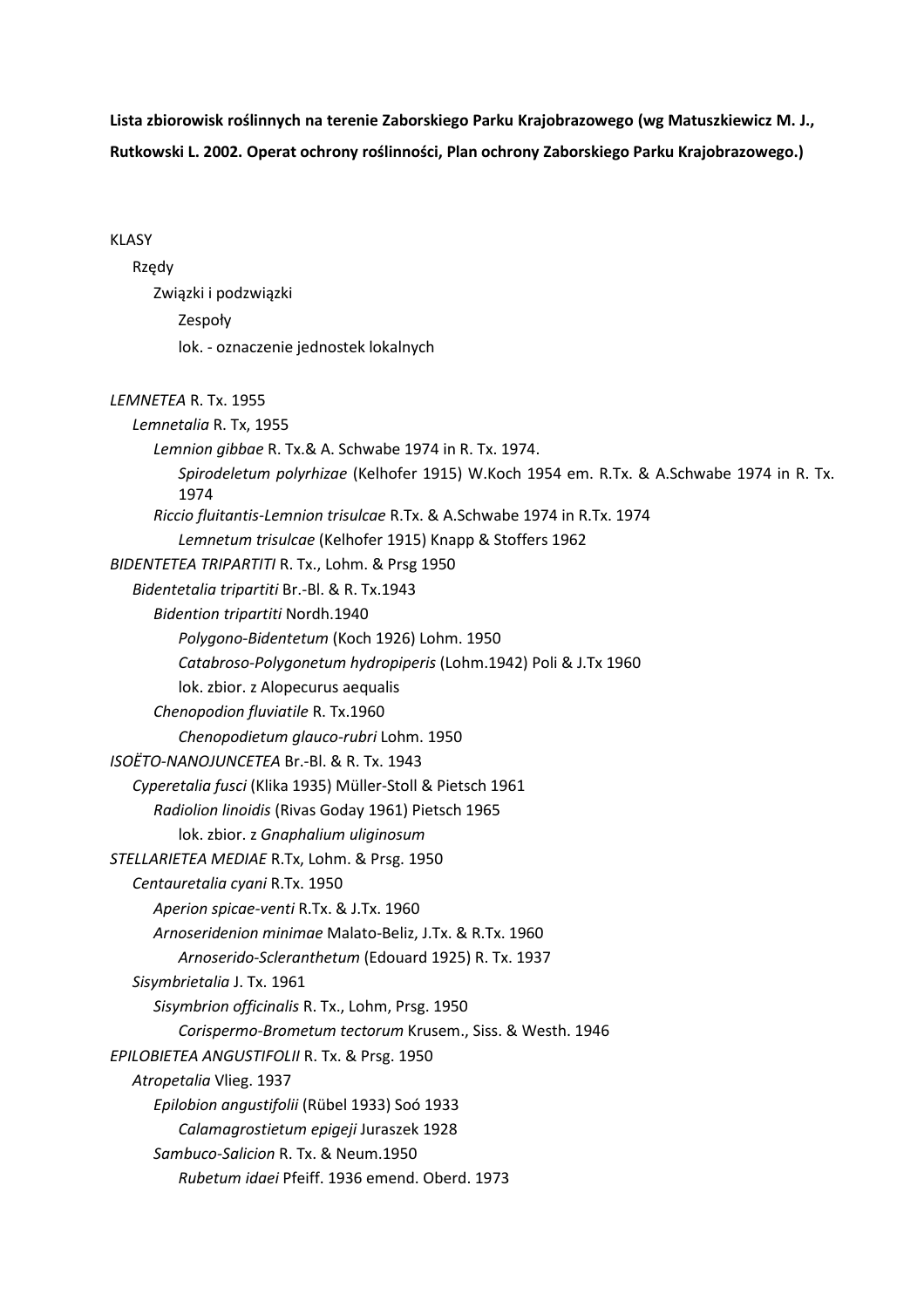*ARTEMISIETEA VULGARIS* Lohm., Prsg. & Tx. in Tx. 1950 *ARTEMISIENEA VULGARIS Onopordetalia acanthii* Br.-Bl. & Tx. 1943 emend. Görs 1966 *Dauco-Melilotenion* Görs 1966 *Artemisio-Tanacetetum vulgaris* Br.-Bl. 1931 corr. 1949 *GALIO-URTICENEA* (Pass. 1967) *Glechometalia hederaceae* Tx. in Tx. & Brun-Hool 1975 *Aegopodion podagrariae* Tx. 1967 *Phalarido-Petasitetum hybridi* Schwick. 1933 *Anthriscetum sylvestris* Hada\_ 1978 *Urtico-Aegopodietum podagrariae* (Tx. 1963 n.n.) em. Dierschke 1974 lok. zbior. *Urtica dioica Alliarion* Oberd. (1957) 1962 *Alliario-Chaerophylletum temuli* (Kreh 1935) Lohm. 1949 *Torilidetum japonicae* Lohm. in Oberd. & all. 1967 ex Görs & Müll. 1969. *Epilobio-Geranietum robertiani* Lohm. in Oberd. 1967 ex Görs & Müll. 1969 *Convolvuletalia sepium* Tx. 1950 *Senecion fluviatilis* Tx. (1947) 1950 emend. Tx. 1967 *Convolvulion sepium* Tx. 1947 emend. Müll. 1981 *Calystegio-Eupatorietum* Görs 1974 *Calystegio-Epilobietum hirsuti* Hilbig, Heinrich & Niemann 1972 lok. zbior. *Humulus lupulus* lok. zbior. *Fallopia dumetorum* lok. zbior. z *Rubus caesius* = *Calystegio-Rubetum caesii* Pass. 1967 lok. zbior. *Solanum dulcamara AGROPYRETEA INTERMEDIO-REPENTIS* (Oberd. & all. 1967) Müller & Görs 1969 *Agropyretalia intermedio-repentis* (Oberd. & all. 1967) Müller & Görs 1969 *Convolvulo-Agropyrion repentis* Görs 1966 *Convolvulo arvensis-Agropyretum repentis* Felföldy. 1943 lok. zbior. *Saponaria vulgaris* lok. zbior. *Equisetum arvense CHARETEA* (Fukarek 1961 n. n.) Krausch 1964 *Charetalia* Sauer 1937 *Charion fragilis* Krausch 1964 *Charetum fragilis Charetum asperae Charetum contrariae Charetum rudis Charetum tomentosae Nitellopsidetum obtusae POTAMETEA* R. Tx. & Prsg. *Potametalia* Koch 1926 *Potamion* Koch 1926 em. Oberd.1957 *Potametum graminei* (Koch 1926) Pass. 1964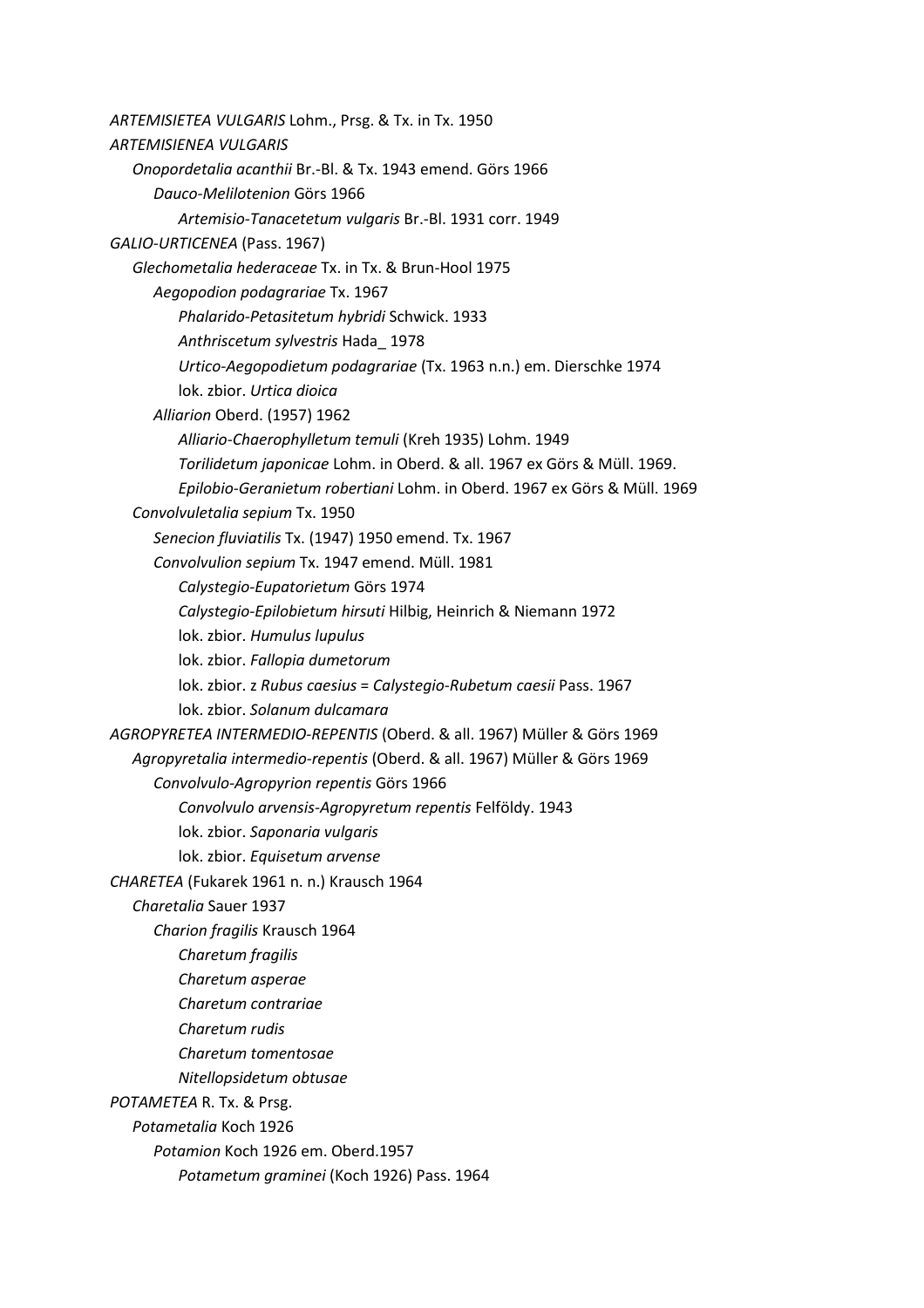*Potametum nitentis* Koch 1926 *Potametum pectinati* Carstensen 1955 *Potametum filiformis* Koch 1926 *Zannichellietum palustris* Lang 1963 *Potametum acutifolii* Segal 1961 *Ranunculetum circinati* (Bennema & West. 1943) Segal 1965 *Elodeetum canadensis* (Pign. 1953) Pass. 1964 *Ceratophylletum demersi* Hild. 1956. *Myriophylletum spicati* Soe 1927 *Potametum compressi* Tomasz. 1978 *Potametum lucentis* Hueck 1931 *Potametum perfoliati* Koch 1926 em. Pass. 1964 *Potametum mucronati* Tomasz. 1978 *Hippuridetum submersae* Podbielk. & Tomasz. (in litt.) lok. zbior. z *Fontinalis antipyretica* lok. zbior. z *Potamogeton alpinus* lok. zbior. z *Potamogeton pusillus* lok. zbior. z *Potamogeton crispus Nymphaeion* Oberd.1953 *Hydrocharitetum morsus-ranae* Langendonck 1935 *Potametum natantis* Soo 1923 *Myriophylletum verticillati* Soo 1927 *Nupharo-Nymphaeetum albae* Tomasz. 1977 *Nupharetum pumilii* Oberd. 1953 *Nymphaeetum candidae* Miljan 1958 *Polygonetum natantis* Soo 1927 *Hottonion* Segal 1964 *Ranunculion fluitantis* Neuhäusl 1959 *Ranunculo-Sietum erecto-submersi* (Roll. 1939) Mull. 1962 lok. Zbior. z *Nuphar lutea f. submersa* lok. Zbior. ze *Sparganium emersum ssp.fluitans UTRICULARIETEA INTERMEDIO-MINORIS* DenHartog & Segal 1964 em. Pietsch 1965 *Utricularietalia intermedio-minoris* Pietsch 1965 *Sphagno-Utricularion* Mull. & Görs 1960 *Sparganietum minimi* Schaaf 1925 *LITTORELLETEA UNIFLORAE* Br.-Bl. & R. Tx. 1943 *Littorelletalia uniflorae* Koch 1926 lok. Zbior. ze *Sparganium affine Isoëtion lacustris* Nordh.1936 em. Dierss. 1975 *Isoëtetum lacustris* Szańkowski et Kłosowski 1996 n.n. *Lobelion* (Van den Berghen 1944) R. Tx. & Dierss. ap. Dierss. 1972 *Lobelietum dortmannae* (Oswald 1923) R.Tx.ap.Dierss.1972 *Myriophyllo-Litorelletum* Jaschke 1959 *Ranunculo-Juncetum bulbosi* (Nordh. 1921) Oberd. 1957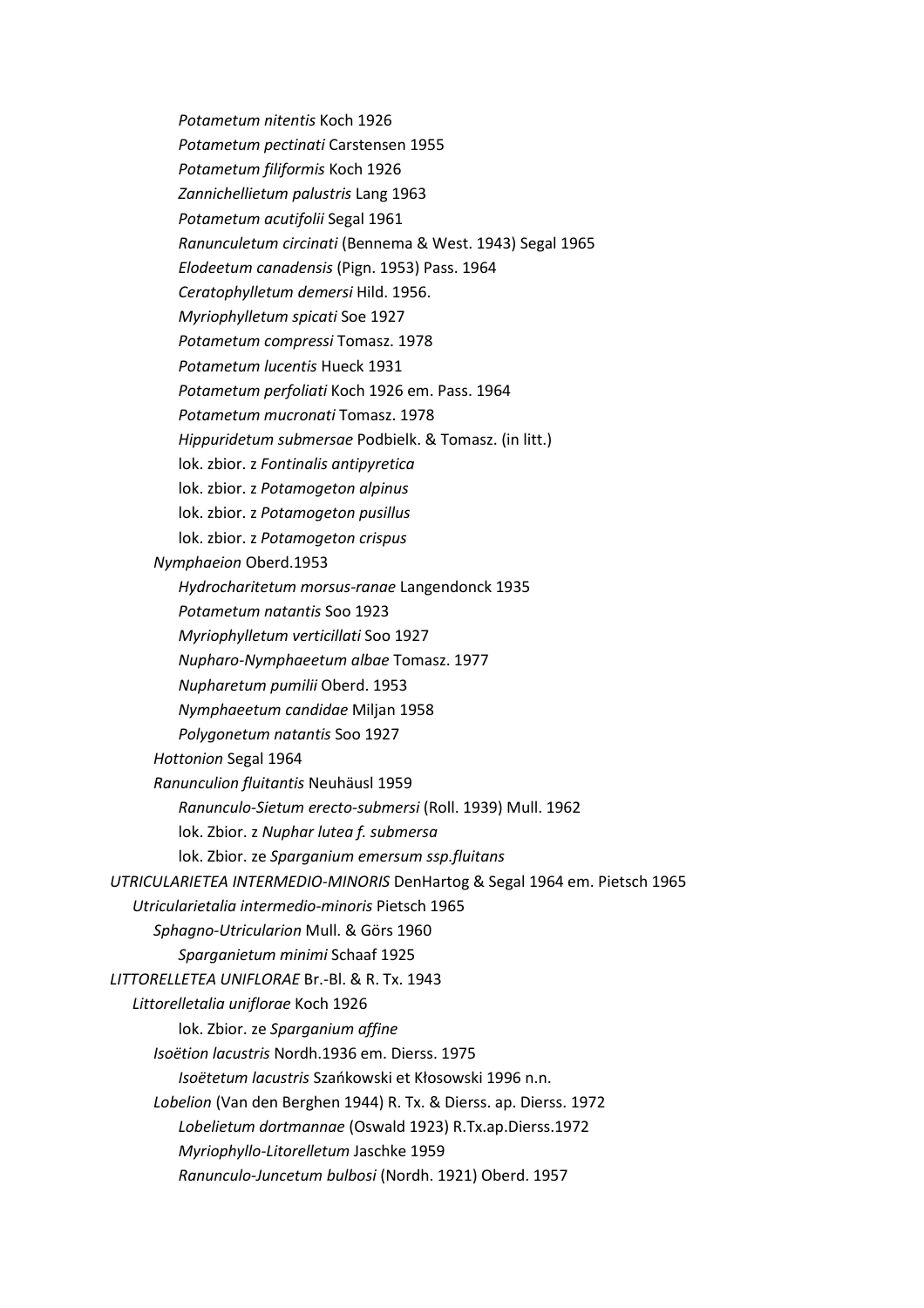*Hydrocotylo-Baldelion* R.Tx.et Dierss. Ap. Dierss. 1972? lok. zbior. z *Potamogeton graminifolius f.terrestre* lok. zbior z.*Myrophyllum alterniflorum f.terrestre* lok. zbior. *Carex serotina-Hydrocotyle vulgaris Eleocharition acicularis* Pietsch 1966 em. Dierss. 1975 *Eleocharitetum acicularis* (Baumann 1911) Koch 1926 *Luronietum natantis* Szańkowski 1998 n.n. *MONTIO-CARDAMINETEA* Br.-Bl. & R. Tx. 1943 *Montio-Cardaminetalia* Pawł.1928 *Cardamino-Montion* Br.- Bl.1925 *Cardaminenion* (Maas 1959) Den Held & Westh. 1969 Zbiorowisko *Cardamine amara-Chrysosplenium alternifolium* Oberd. 1977 *PHRAGMITETEA* R. Tx. & Prsg.1942 *Phragmitetalia* Koch 1926 *Phragmition* Koch 1926 *Hippuridetum vulgaris* Pass. 1955 *Scirpetum lacustris* (Allorge 1922) Chouard 1924 *Typhetum angustifoliae* (Allorge 1922) Soó 1927 *Sagittario-Sparganietum emersi* R. Tx. 1953 *Sparganietum erecti* Roll 1938 *Eleocharitetum palustris* Sennikov 1919 *Equisetetum fluviatilis* Steffen 1931 *Phragmitetum australis* (Gams 1927) Schmale 1939 *Typhetum latifoliae* Soó 1927 *Acoretum calami* Kobendza 1948 *Glycerietum maximae* Hueck 1931 *Scirpetum maritimi* (Br.-Bl. 1931) R. Tx. 1937 lok. *Scirpetum tabernaemontani* Pass. 1964 *Magnocaricion* Koch 1926 *Cladietum marisci* (Allorge 1922) Zobr. 1935 *Thelypteridi-Phragmitetum* Kuiper 1957 *Cicuto-Caricetum pseudocyperi* Boer & Siss. in Boer 1942 *Iridetum pseudacori* Eggler 1933 *Caricetum ripariae* Soó 1928 *Caricetum acutiformis* Sauer 1937 *Caricetum paniculatae* Wangerin 1916 *Caricetum rostratae* Rübel 1912 *Caricetum elatae* Koch 1926 *Caricetum appropinquatae* (Koch 1926) Soó1938 *Caricetum distichae* (Nowiński 1928) Jonas 1933 *Caricetum gracilis* (Graebn. & Hueck 1931) R. Tx. 1937 *Caricetum vesicariae* Br-Bl. & Denis 1926 *Caricetum vulpinae* Nowiński 1928 *Phalaridetum arundinaceae* (Koch 1926 n.n.) Sb. 1931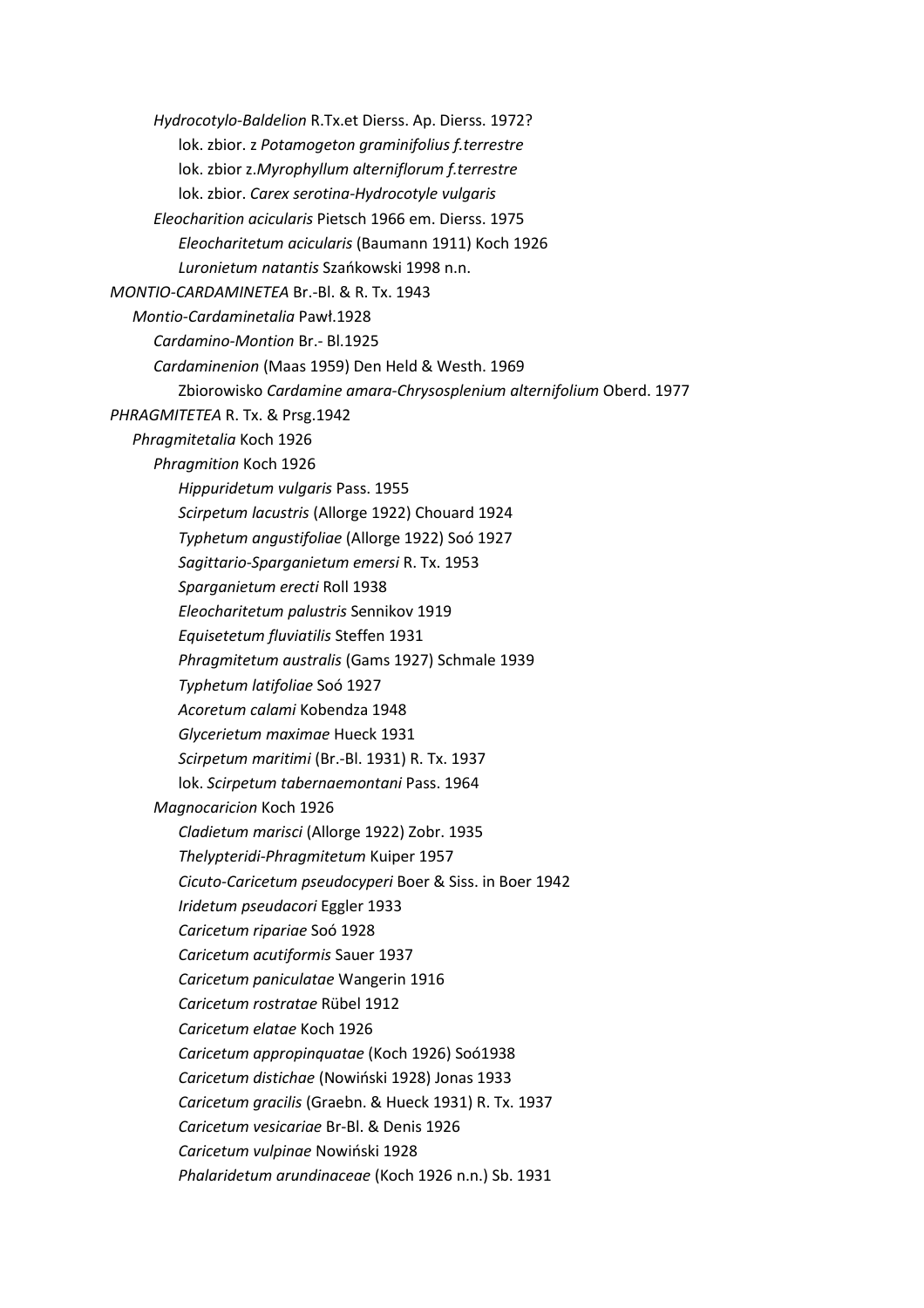lok. *Calletum palustris* Van den Berghen em. Segal et Westhoff 1975 lok. zbior. z *Lysimachia thyrsifora Sparganio-Glycerion fluitantis* Br.-Bl. & Siss. in Boer 1942 lok. zbior. z *Equisetum palustre* lok. zbior. *Berula erecta KOELERIO GLAUCAE-CORYNEPHORETEA CANESCENTIS* Klika in Kl.& Novak 1941 [=*Sedo-Scleranthetea*] *Corynephoretalia canescentis* R. Tx. 1937 *Corynephorion canescentis* Klika 1934 *Spergulo vernalis-Corynephoretum* (R. Tx. 1928) Libb. 1933 *Agrostietum coarctatae* (*vinealis*) Kobendza 1930 *Vicio lathyroidis-Potentillion argenteae* Brzeg in Brzeg & M.Wojt. 1996 *Airetum praecocis* (Schwick. 1944) Krausch 1967 lok. zbior. *Festuca ovina Koelerion glaucae* (Volk 1931) Klika 1935 *Diantho arenarii-Festucetum polesicae* R. Tx. 1937 lok. zbior. *Festuca trachyphylla* lok. zbior. *Anthyllis vulneraria* lok. zbior. *Poa compressa MOLINIO-ARRHENATHERETEA* R. Tx. 1937 *Plantaginetalia majoris* R. Tx. (1943) 1950 *Polygonion avicularis* Br.-Bl. 1931 ex Aich. 1933 *Prunello-Plantaginetum* Faliński 1963 *Trifolio fragiferae-Agrostietalia stoloniferae* Tx. 1970 *Agropyro-Rumicion crispi* Nordh.1940 emend. Tx. 1950 Zbiorowisko *Agrostis stolonifera-Potentilla anserina* Oberd. 1979/80 lok. zbior. *Leontodon autumnalis Molinietalia caeruleae* W.Koch 1926 *Filipendulion ulmariae* Segal 1966 *Filipendulo-Geranietum* W.Koch 1926 *Lysimachio vulgaris-Filipenduletum* Bal.-Tul. 1978 *Molinion caeruleae* W.Koch 1926 *Molinietum caeruleae* W.Koch 1926 *Junco-Molinietum* Prsg 1951 *Calthion palustris* R. Tx. 1936 em. Oberd. 1957 *Angelico-Cirsietum oleracei* R.Tx. 1937 emend. Oberd. 1967 [=*Cirsio-Polygonetum*] *Poo-Lathyretum palustris* Walther 1977 *Scirpetum sylvatici* Ralski 1931 *Caricetum cespitosae* (Steffen 1931) Klika & Šmarda 1940 Zbiorowisko *Deschampsia caespitosa Epilobio-Juncetum effusi* Oberd. 1957 *Arrhenatheretalia* Pawł. 1928 *Arrhenatherion elatioris* (Br.-Bl. 1925) Koch 1926 *Arrhenatheretum elatioris* Br.-Bl. ex Scherr. 1925 Zbiorowisko *Poa pratensis-Festuca rubra* Fijałk. 1962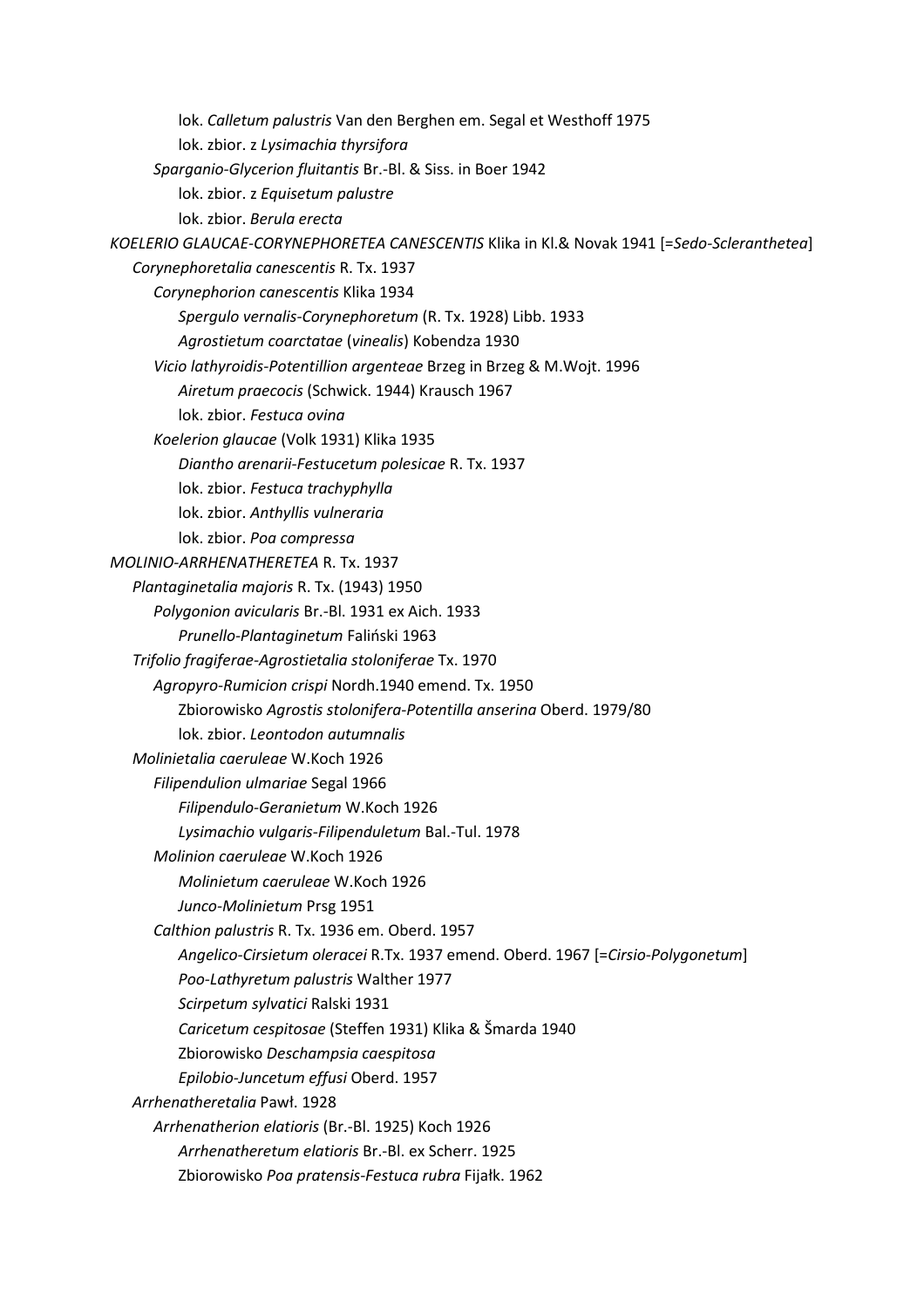*FESTUCO-BROMETEA Festucetalia valesiacaea* lok. zbior. *Brachypodium pinnatum* lok. zbior. Ononis repens lok. zbior. Thymus pulegioides-Scabiosa suaveolens *SCHEUCHZERIO-CARICETEA* (Nordh. 1937) R. Tx 1937 *Scheuchzerietalia palustris* Nordh. 1937 *Rhynchosporion albae* Koch 1926 *Caricetum limosae* Br.-Bl. 1921 *Rhynchosporetum albae* Koch 1926 *Caricion lasiocarpae* Vanden Bergh. ap. Lebrun & all. 1949 *Caricetum lasiocarpae* Koch 1926 *Caricetum diandrae* Jon. 1932 em.Oberd.1957 *Calamagrostietum neglectae* Steff. 1931 Zbiorowisko *Sphagnum recurvum-Eriophorum angustifolium* Jasn. 1968 pro ass. lok. zbior. z *Menyanthes trifoliata* lok. *Sphagno-Caricetum rostratae* Steff. 1931 em. Dierss. 1982 *Caricetalia nigrae ( fuscae)* Koch 1926 em. Nordh. 1937 *Caricion nigrae (fuscae)* Koch 1926 em. Klika 1934 *Carici canescentis-Agrostietum caninae* R. Tx. 1937 lok. *Caricetum nigrae* Br.Bl. 1915 lok. zbior. Hydrocotyle vulgaris *Caricetalia davallianae* Br.-Bl. 1949 *Caricion davallianae* Klika 1934 lok. zbior. *Carex flava-Eriophorum latifolium OXYCOCCO-SPHAGNETEA* Br.-Bl. & R. Tx. 1943 *Sphagnetalia magellanici* (Pawł. 1928) Moore (1964) 1968 *Sphagnion magellanici* Kästner & Flössner 1933 em. Dierss. 1975 *Sphagnetum magellanici* (Malc. 1929) Kästner & Flössner 1933 Zbiorowisko *Eriophorum vaginatum-Sphagnum recurvum* Hueck 1928 pro ass. *Ledo-Spagnetum magellanici* Sukopp 1959 em. Neuhäusl 1969 *NARDO-CALLUNETEA* Prsg 1949 *Nardetalia* Prag 1949 *Violion caninae* Schwick. 1944 *Polygalo-Nardetum* Prsg 1953 *Nardo-Juncetum squarrosi* Nordh. 1920 Bük. 1942 lok. *Calluno-Nardetum* Hrync. 1959? *Calluno-Ulicetalia* (Quant. 1935) R. Tx. 1937 *Calluno-Genistion* Duving. 1944 *Calluno-Genistetum* R. Tx. 1937 lok. zbior. z *Calluna vulgaris Pohlio-Callunion* Shimwell 1973 emend. Brzeg 1981 *Sieglingio-Agrostietum* Brzeg 1981 lok. zbior. *Festuca tenuifolia*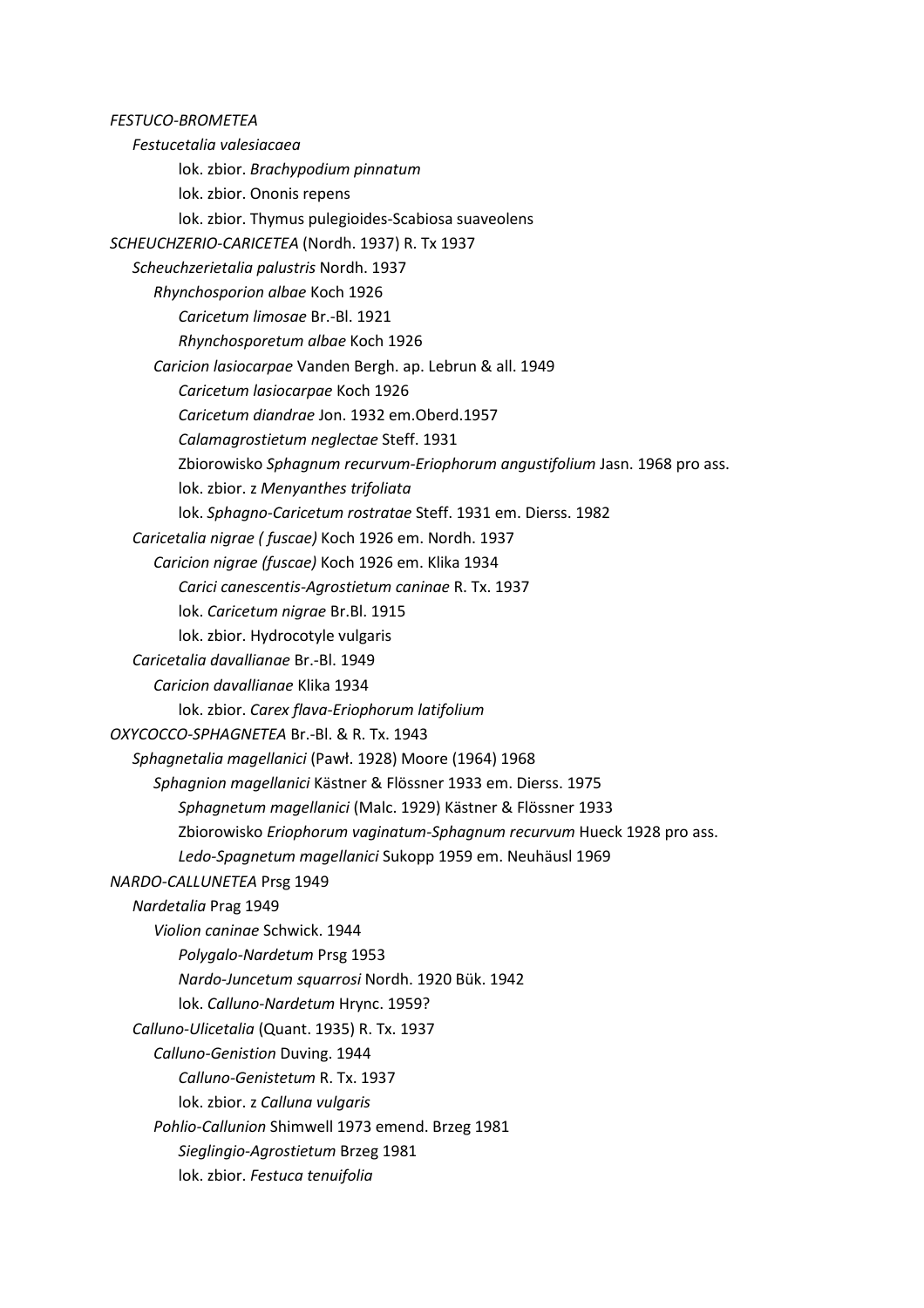*Calluno-Arctostaphylion* R. Tx. & Prsg 1949 *Arctostaphylo-Callunetum* R. Tx. & Prsg 1940 lok. zbior. *Empetrum nigrum TRIFOLIO-GERANIETEA SANGUINEI* Müll. 1962 *Origanetalia* Müll. 1962 *Geranion sanguinei* R. Tx. 1961 *Geranio-Trifolietum alpestris* Th.Müller 1961 lok. zbior. z *Medicago falcata* lok. zbior. z *Fragaria viridis Trifolion medii* Müll. 1961 *Trifolio-Agrimonietum* Th.Müller 1961 *Agrimonio-Vicietum cassubicae* Passarge 1967 *Trifolio-Melampyretum nemorosi* Passarge 1967 Zbiorowisko *Melampyrum pratense-Hieracium* (Pass. 1967) Th.Müller 1978 *Sedo-Peucedanetum oreoselini* Brzeg 1988 lok. zbior. *Galium verum* lok. zbior. *Galium album* lok. zbior. *Coronilla varia* lok. zbior. *Lathyrus sylvester* lok. zbior. *Astragalus glycyphyllos* lok. zbior. *Holcus mollis* lok. zbior. *Agrimonia procera* lok. zbior. *Convallaria majalis* lok. zbior. *Pteridium aqulinum RHAMNO-PRUNETEA* Rivas Goday & Garb. 1961 *Prunetalia spinosae* R. Tx. 1952 *Pruno-Rubion fruticosi* R.Tx. 1952 corr. Doing 1962 *Rubo fruticosi-Prunetum spinosae* Web. 1974 n.inv. Wittig 1976 *Frangulo-Rubetum plicati* Neum. in Tx. 1952 em. Oberd. 1983 *Calluno-Sarothamnetum* Malc. 1929 em. Oberd. 1957 *Berberidion* Br.-Bl. (1947) 1950 lok. zbior. *Rhamnus-Frangula-Juniperus SALICETEA PURPUREAE* Moor 1958 *Salicetalia purpureae* Moor 1958 *Salicion albae* R. Tx. 1955 *Salicetum triandro-viminalis* Lohm. 1952 *ALNETEA GLUTINOSAE* Br.-Bl. & R. Tx. 1943 *Alnetalia glutinosae* R. Tx. 1937 *Alnion glutinosae* (Malc. 1929) Meijer Drees 1936 *Salicetum pentandro-cinereae* (Almq. 1929) Pass. 1961 *Ribeso nigri-Alnetum* Sol.-Górn. (1975) 1987 *VACCINIO-PICEETEA* Br.-Bl. 1939 *Cladonio-Vaccinietalia* Kiell.-Lund 1967 *Dicrano-Pinion* Libb. 1933